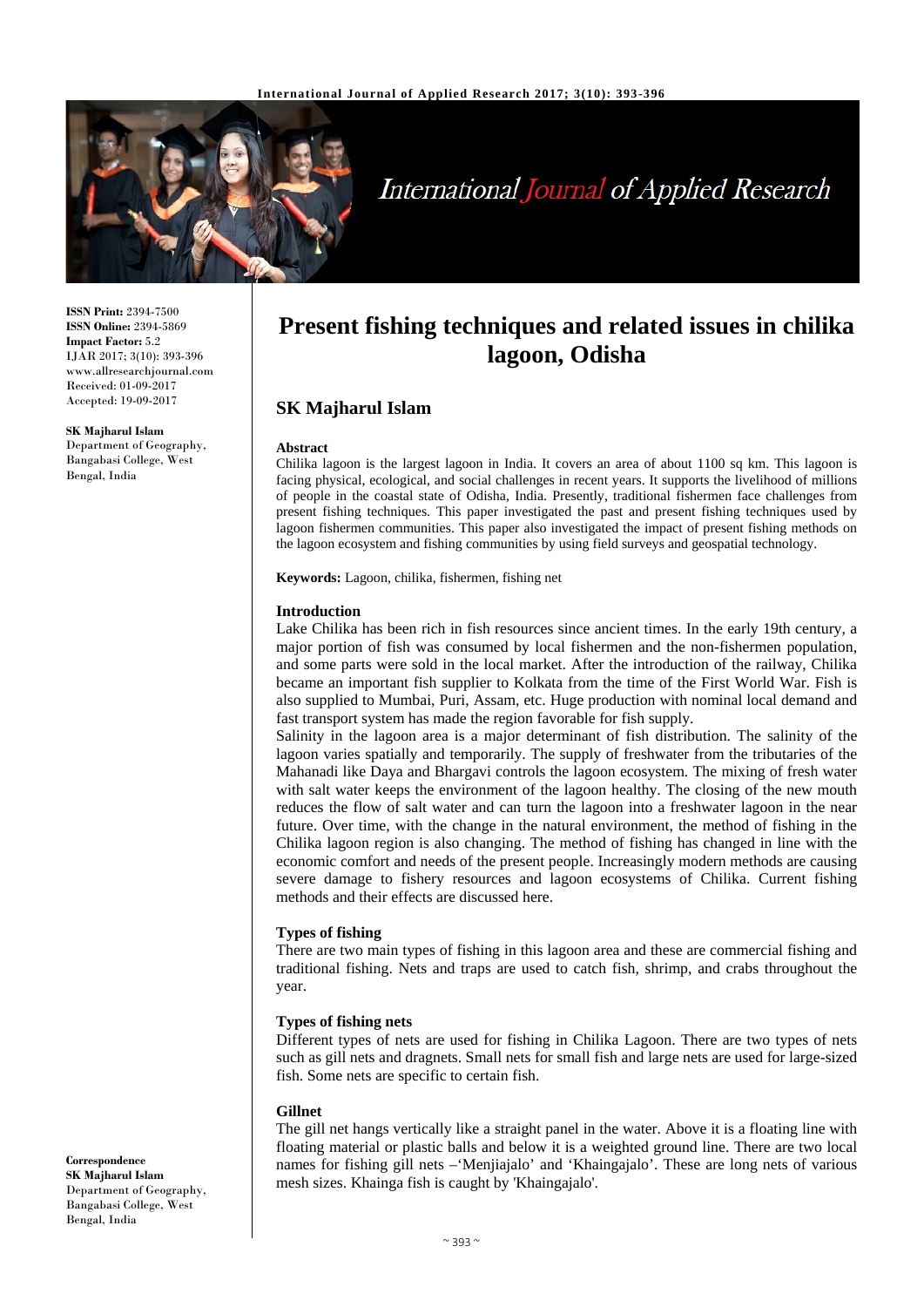## **Dragnet**

A dragnet is a long net that usually runs from the bottom of a pond to a fishing boat. Fishermen use different types of drag nets like 'Vetkijalo', 'Khadijalo' and 'Manijalo' for fishing.

#### **Traps**

Shrimp, crabs and fish are caught in these bamboo curtain traps of different shapes and sizes. 'Dhaudi' and 'Jhumibaja' traps are used for fishing.

## **Traditional techniques of fishing**

Among the traditional fishing techniques 'Dian', 'Uthapani', 'jano', 'Bahani' and 'Baja' are important. These fishing techniques are practiced by some traditional fishermen.

# **Dian**

'Dian' is a very small traditional fishing method that is operated through the 'jano' fishing area. The 'jano' fishing area is surrounded by 'Dian'. Although this technique is used throughout Chilika, the fishing process is declining. Different types of fish are harvested between May and September using 'Dian'.

#### **Jano**

'Jano' is the most common method of fishing. It is a wide bamboo enclosure that separates fish from shallow water off the coast of Chilika. These fish are kept captive for regular catching until the enclosure is dry. All the fish were caught before the fish fields dried up. Most of the 'jano' grounds are in the lagoon margin and south of Tua. 'Jano' fishing grounds are turning into illegal shrimp 'Gheri'. By 1960, more than 112 'Jano's were operating across an area of 135 sq km, but in 1993 it dropped to only 83 (Panda *et al.,* 2008) [9] .

# **Uthapani**

'Uthapani' is a small traditional fishing method. It is mainly found in Parikud and Malud Island areas. At the onset of the first rains, concentrated rainwater enters the Chilika and catfish move in the opposite direction to the flow of water, and jump into the shallow earthen enclosure around the shores of the lagoon.

# **Bahani**

Fishing in Chilika is known locally as 'Bahani' which is performed in open lagoon water. Typically, dragnet and gill nets of various specifications and local names are performed with the help of plank-built flat bottom boats. Fishing takes place throughout the year, especially in leased-out areas.

#### **Fishing hooks and line**

The practice of this fishing is mainly in the area, especially in Balugaon and Rambha. Fish heads, shrimp heads and earthworms are used for fishing with a hook.

# **Chingudi khattis**

'Baja' and 'Dhaudi' are traditional shrimp catching techniques. At present these are replaced by 'Khanda'.

# **Modern fishing techniques**

There are different types of fishing techniques are using by fishermen of Chilika Lagoon. They are also adjusting their livelihood to different contemporary issues. Among the fishing techniques 'Khanda', 'Gheri' and fish farm plots are important in current fishing techniques.

## **Khanda**

Currently, the most widely used fishing technique is 'Khanda'. It covers almost all parts of the Chilika water cover area. Fishermen describe this fishing technique as a death trap. This method is used throughout the year. Small fish, shrimp and crabs of all sizes are caught in this trap as the size of the net is very fine. Traditional fishermen are severely affected by the 'Khanda' area and boat transport is also severely affected by these types of fishing.

#### **Gheri**

'Gheri' is also most commonly used in Chilika for fishing. The traditional 'jano' fishing area is transformed into a 'Gheri' fishing ground. A high concentration of Gheri is mainly observed in the lowland Tua-Gambhari and Pansapada areas. The main part of the enclosure is used as a shrimp farm and some part is used for other fish farming. Some enclosures are fixed to the earthen wall while others are directly connected to the lagoon surrounded by mesh. Net enclosures are constantly benefited by the nutrition of the lagoon water, but mud enclosures are limited by this connection to the lagoon and these enclosures are filled with rainwater and dry up in April-May. The mud enclosures of the island are home to waterfowl but now they are displaced from their habitat.

# **Review of literature**

In Chilika Lagoon various types of fish are available which have been described by several authors like Hunter (1872)  $[4]$ , O'Malley (1908)<sup>[8]</sup>, Annandale and Kemp (1915)<sup>[2]</sup>, Chaudhury (1916)<sup>[3]</sup>, Jones and Sujansinhani (1954)<sup>[6]</sup> and Rao (1967)<sup>[10]</sup>. Many authors have written about different types and use of nets (Jhingran and Natarajan, 1969)<sup>[5]</sup> and boats (Scott, 1989) <sup>[14]</sup> in this area. Over time, various authors (Sekhar, 2004; Sahu *et al*, 2014; Samal and Meher, 2003; Mohanty *et al*., 2009) [15, 11, 13, 7] have pointed out the problems of Chilika Lagoon. Some authors highlighted the changes in fishing techniques in the lagoon (Panda *et al.,* 2008; Aducci, 2009) [9] .

# **Material and Method**

To assess the lagoon environment different methods have been applied such as field surveys, water quality measurements, bathymetry surveys, fisherman surveys at the lagoon and door-to-door household surveys in the fishing villages. Lagoon geomorphology has been studied using different types of field surveys. To assess the condition of the fishing community, 200 fishermen families have been surveyed around the lagoon fringe. Over 100 fishermen were surveyed at the lagoon to assess changes in lagoon fishing types. Satellite image analysis has been carried out at regular intervals from 2010 to 2015. Changes in water quality and lagoon biology have been identified during the survey period. Changes in fishing techniques and related problems have been identified.

#### **Conclusions and Discussion**

The lagoon environment at the time of the survey was more or less the same with some instability. The salinity regime of the lagoon changes seasonally and this controls the lagoon fish distribution (Sahu, et al., 2014)<sup>[11]</sup>. Lagoon geomorphology controls the lagoon water flow and mixing and also controls lagoon salinity distribution. It also observed that changes in lagoon fishing techniques affected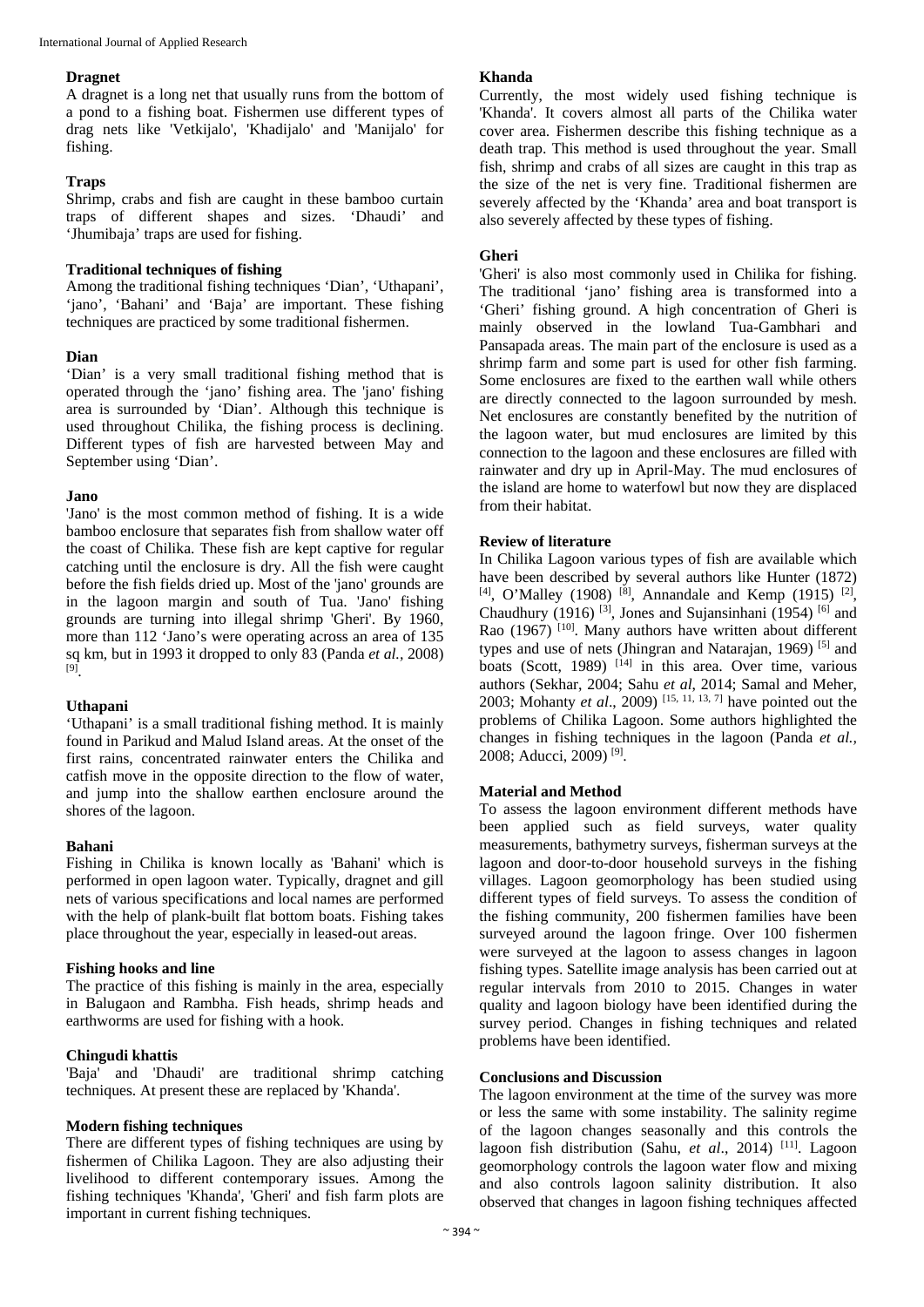fish distribution over the lagoon. According to the fishermen survey, most fishermen believe that recent changes in fishing practices will be detrimental to the lagoon fishing community. 'Khanda' and 'Gheri' fishing techniques are the most harmful to the open lagoon fishing community.

From the analysis of satellite images and field verification from 2010 to 2015, this type of fishing has been found in 3 dominant areas where freshwater or saltwater and saltwater are mixed. The most important regions are Satapada, Palur and Daya-Bhargavi confluence.



**Fig 1:** Fixed net (Khanda) in Chilika lagoon



**Fig 2:** The density of 'Khanda' in Chilika lagoon.

The average length of a 'Khanda' varies from 50 to 300 meters in different parts of the lagoon. The total length of the 'Khanda' in 2011 was 1135 km (Fig 1.). The highest density of 'Khanda' is observed at 7.3 km per sq. km in a